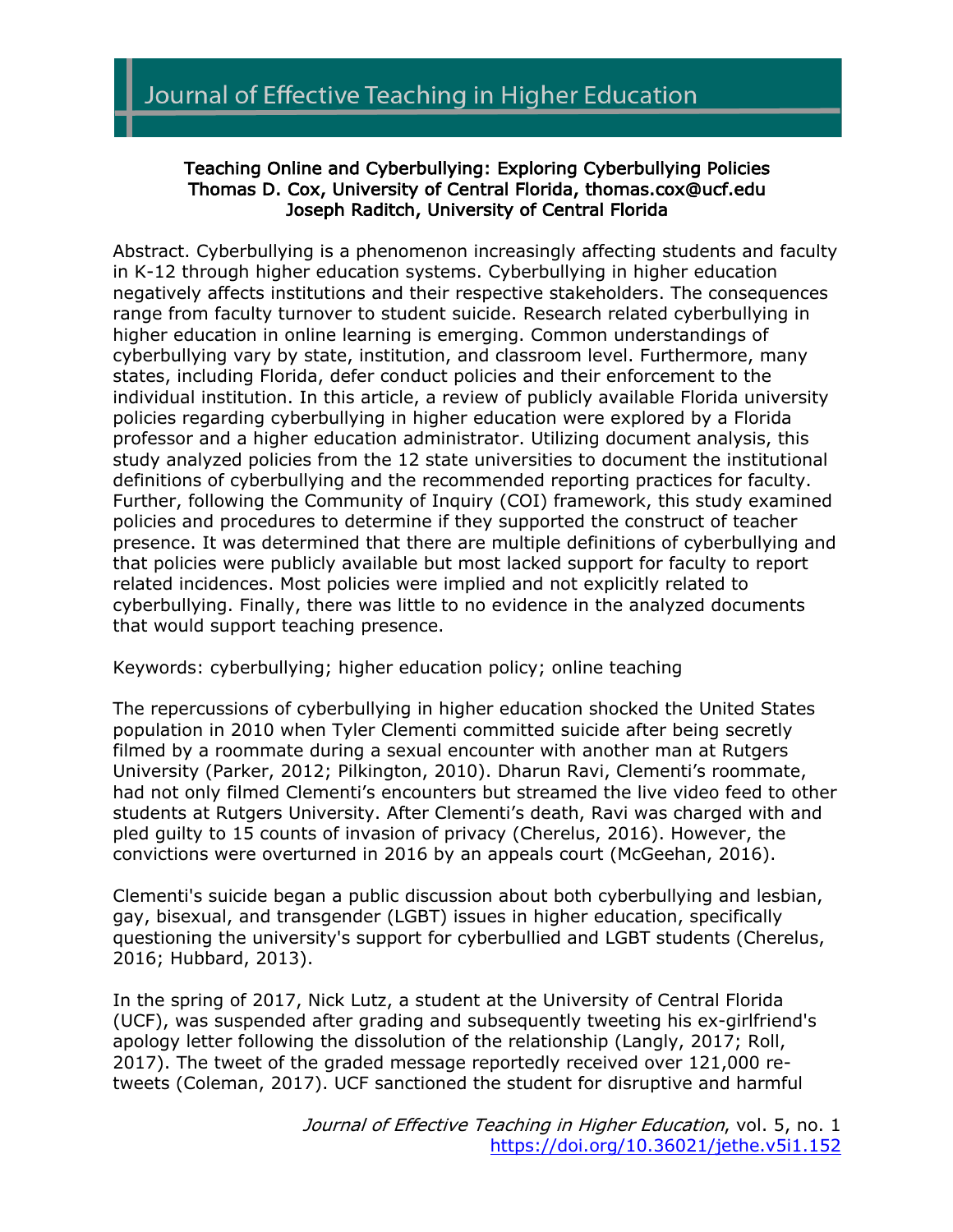behavior. The charges were later revoked but the national attention that this incident brought about disrupted the learning environment and the lives of the people involved.

These cases illustrate only a small portion of contemporary reports regarding cyberbullying within higher education. Consistent across such cases are the immeasurable, detrimental, and even tragic consequences that may occur as a result of cyberbullying. Moreover, the policy and legal intricacies underlying cyberbullying consequence reports portray the challenges that higher education has encountered in responding to and resolving cyberbullying incidents. As an example, perceptions and definitions of cyberbullying vary, leading to confusion, disruptions, and even the minimization of the actions that can harm social and emotional wellbeing. Thus, higher education institutions need to implement a more comprehensive and standardized definition of and reporting strategies related to cyberbullying. As current professors and administrators, we have sought to investigate our own state and institutional policies and the ease of access to them.

Cyberbullying has a strong presence in the classroom. In 2017, Marshall Polston, a student at Rollins College in Florida, was accused of sending threatening emails to an adjunct world religions/humanities professor after receiving a failing grade on an essay (Russon, 2017a). Polston and the world religions professor, Areej Zufari, both reported acts of threats and retribution. According to Zufari, Polston disrupted face to face class sessions by contradicting and monopolizing class time. Outside of class, Polston reportedly sent emails to professor Zufari accusing her of being "anti-Christian" and threatening to expose her bias to the student's "friends in the national media." Zufari submitted a report of the harassment incident to school administrators and filed for protection against stalking with Orange County. These charges were later dropped based on video evidence. Even though these charges were debunked and unfounded, there was evidenced of incivility that impacted the learning environment. This case serves as just one illustration of the possible ways in which bullying can extend beyond student-to-student or campus relationships and transcend into teaching environments and onto faculty members.

The Polston/Zufari case is congruent with increasing research evidence that indicates that cyberbullying has influenced not only students and higher education faculty (Baldasare et al., 2012; Vance, 2010; Walker et al., 2011). As the prevalence of mobile devices and the frequency of online interactions evolve, detrimental online interactions continue to grow (Weber Shandwick Collective, 2018). Because the worldwide pandemic has prompted more higher education courses to move online, cyberbullying may become more of a problem. Therefore, the following investigation provides information about how institutions of higher education in Florida define cyberbullying and documents the policies related to cyberbullying found in higher education environments.

#### Statement of the Problem and Purpose

Cyberbullying impacts students and faculty participating in online courses (Vance, 2010). In online courses, cyberbullying includes harassment and bullying through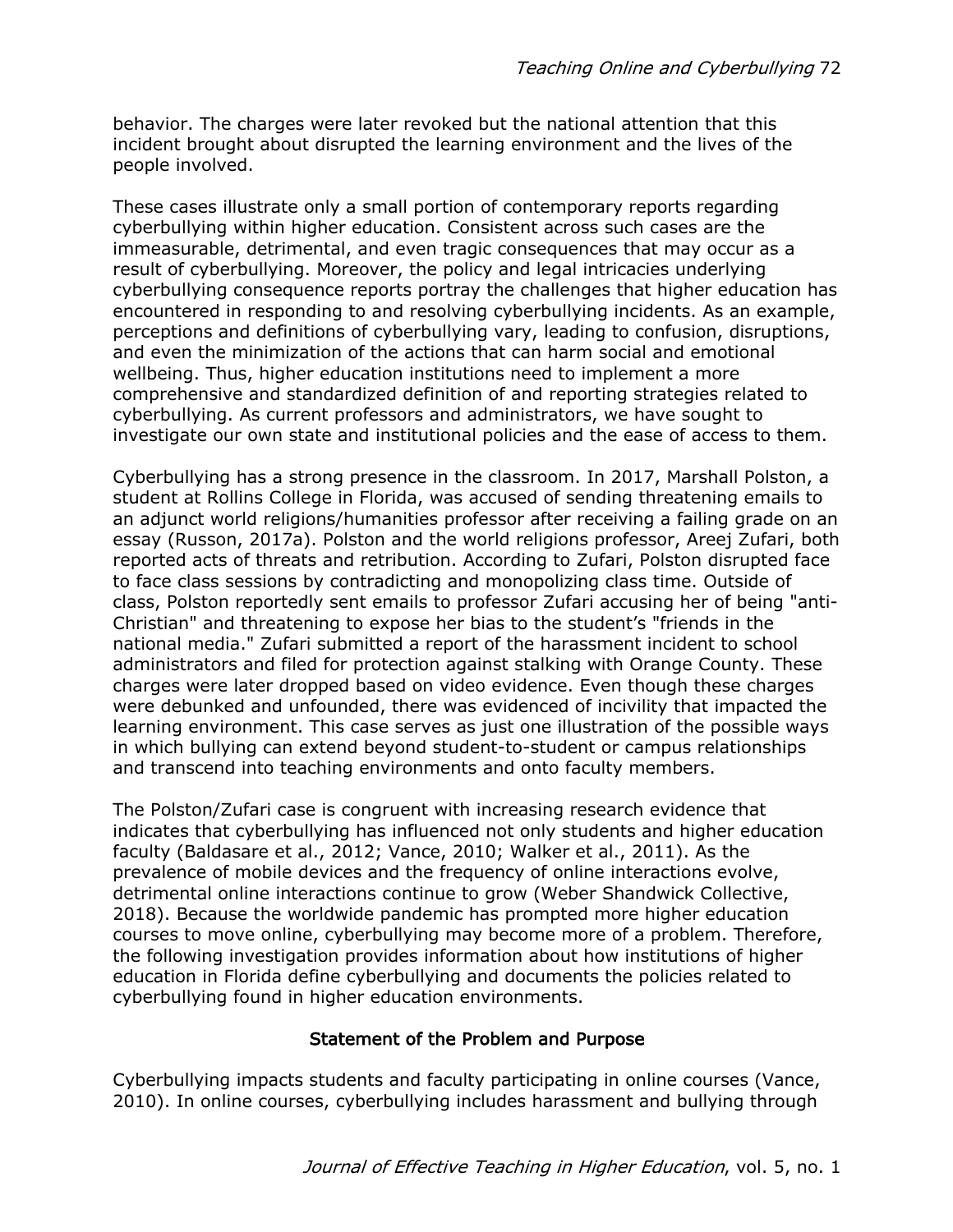online discussions. When these discussions are negative and personal, they may obstruct student participation within an online classroom (Clark et al., 2012; Stover, 2006). Additionally, disruptive dialogue among the students affects students' ability to interact with course content and other students effectively within an online learning community. According to Garrison et al. (1999), disruptions within online courses may interrupt students during the higher-order thinking processes to address aggressive behavior. Further, Garrison asserted that instructors of online courses should facilitate and guide any dialogue within an online course to promote higher-order thinking, partially by using the tools made available to them by their institution. These tools would include the policies that govern student behavior.

However, there are few state, federal, or institutional policies that address cyberbullying in higher education (Washington, 2015). In place of state or federal laws, Washington further recommends that institutions develop policies and procedures as well as professional development training for faculty to address cyberbullying on campuses. Even though cyberbullying policies may exist at institutions of higher education, they may be difficult for faculty and students to find. Barr and Lugus (2011) concluded that when they found cyberbullying policies, many were improperly housed within campus technology-oriented policies where many faculty and students might not look. The confusion surrounding the existence of an institution's policies and procedures regarding cyberbullying has been identified as a barrier for part-time faculty in reporting and addressing the phenomenon (Minor et al., 2013).

In response, we, as professors and administrators in Florida, engaged in this qualitative study to examine how leaders of public institutions of higher education in the state of Florida define cyberbullying and encourage reporting of cyberbullying incidents. In Florida, leaders of each public university have maintained independent policies to regulate student behavior. There has been no comprehensive study reviewing or cataloging these policies related to cyberbullying across institutions within the state of Florida. Researchers have expressed the need for future studies to examine if institutions of higher education have crafted policies addressing cyberbullying (Washington, 2015; Watts et al., 2017).

The purpose of this study was to use document analysis to analyze the policies at 12 Florida public universities containing the definition of cyberbullying and the recommended reporting practices for faculty. By framing the results of the analysis through the Community of Inquiry (COI) theoretical framework (Garrison et al., 1999), this study seeks to provide value to faculty seeking to strengthen their online teaching presence through providing clear guidelines established by each Florida institution. It also provides value to administrators at institutions within the United States who are reviewing their policies addressing online abuse and cyberbullying by identifying common definitions currently used within public institutions.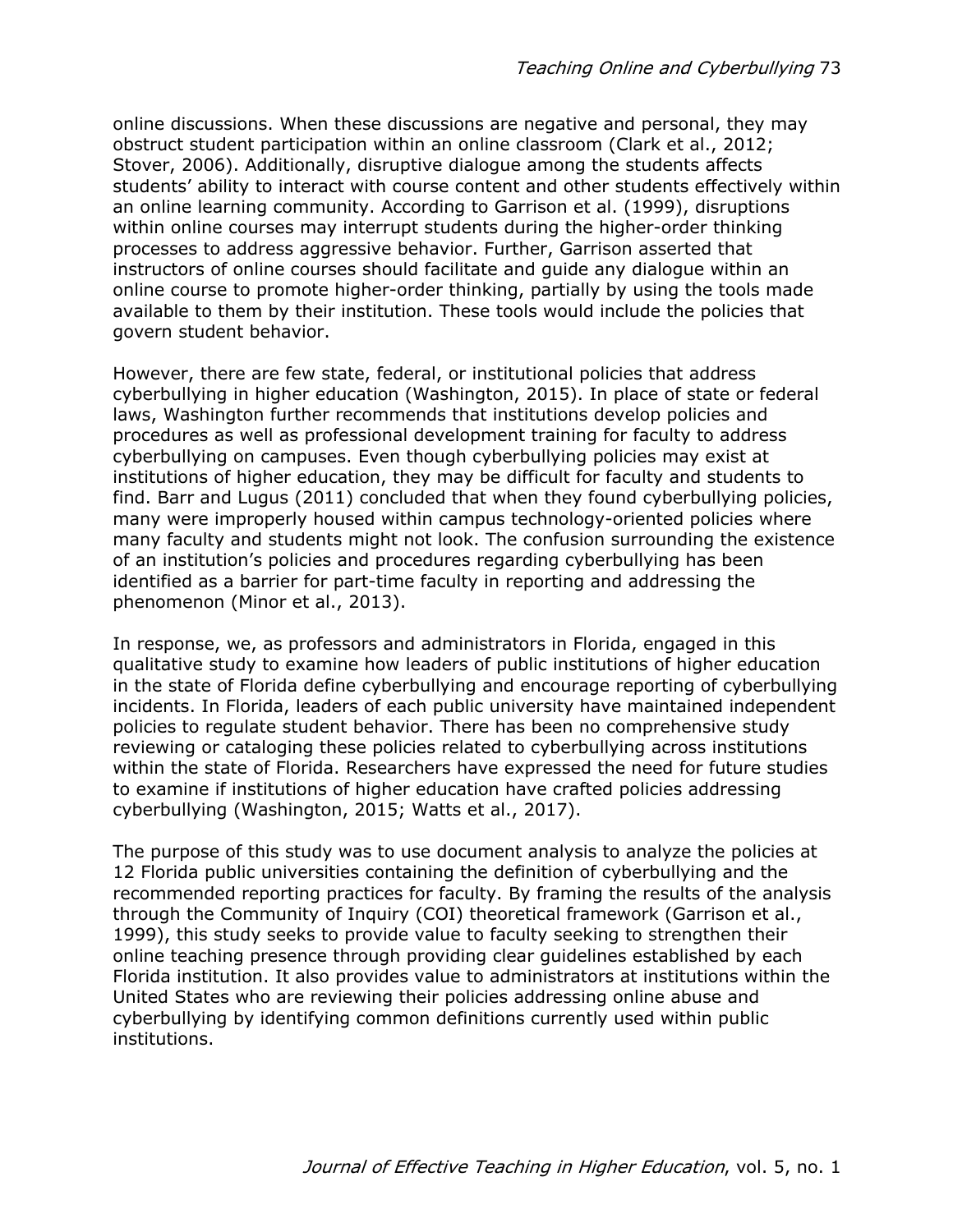# Rationale for the Study

While there is a wealth of cross-discipline research on cyberbullying explicitly about the K-12 education system, the studies related to higher education are few. Furthermore, as of 2018, comparisons of policies regarding cyberbullying in online courses at public institutions of higher learning in the state of Florida do not exist. The present study will catalog and analyze the policies from institutions of higher learning in Florida that pertain to cyberbullying, harassment, and disruptions within an online course, providing higher education with an accurate cyberbullying policy resource derived from one state's public institutions.

Identifying common definitions and student conduct reporting strategies among public Florida universities on the topic of cyberbullying can provide instructors, administrators, and instructional designers with cohesive resources to mitigate aggressive behavior in online courses. The current analysis may serve as a resource to improve faculty development in online teaching, the quality of online courses, and the learning experiences for students in public institutions of higher learning not only in Florida but in other states as well.

Faculty members are uniquely positioned to detect cyberbullying through direct class observations or through student disclosure. Therefore, faculty members are an essential part of helping to determine what instances of cyberbullying are occurring and providing information to administrators so that policies can be put in place to deter the offenses. Our analysis will provide knowledge to faculty members as they seek to obtain current policies and modify or redefine existing policies.

# Contemporary Research on Cyberbullying

The three cases (e.g., Clementi, Lutz, and Poston) previously described herein are reports that both researchers and the media have examined regarding cyberbullying within higher education (Coleman, 2017; McCormick, 2010; Quintana, 2017; Roll, 2017; Russon, 2017b). However, everyone has not always agreed about the frequency of cyberbullying in higher education. Olweus (2012) labelled the phenomenon as overrated, citing low incident rates (4.5%) in his 5-year metaanalysis. However, Hinduja and Patchin (2012) argued the topic remained relevant as their 10 years of research on adolescents and K-12 students demonstrated that 1 in 4 youth experienced cyberbullying.

While Olweus's (1995, 2012) and Hinduja and Patchin's (2015) cyberbullying studies focused on adolescent and K-12 groups, other authors examining cyberbullying have revealed that the phenomena influence adult learners and faculty within higher education (Baldasare et al., 2012; Campbell et al., 2020; Vance, 2010; Walker et al., 2011). For example, according to Vance (2010), students (12%) and faculty (35%) have reported being bullied within an online course. Berne et al. (2013) reported that 11% of students at a large university indicated they personally experienced cyberbullying. These data demonstrate that cyberbullying impacts learners and instructors within higher education.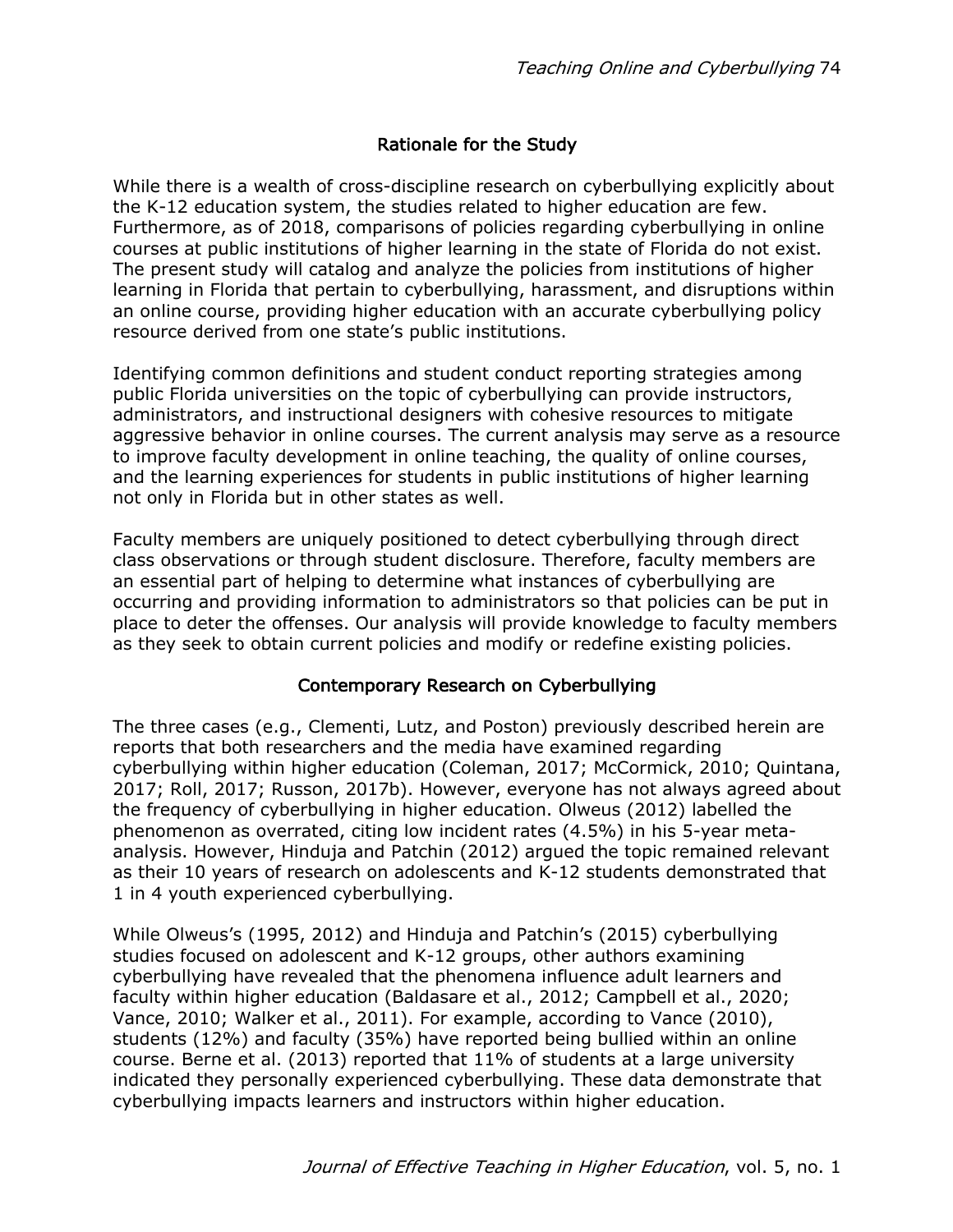Though increasing evidence has indicated that cyberbullying has affected students and faculty within higher education, evidence reflects some administrators do not perceive cyberbullying to be an issue in *their* institutions. Luker (2015) reported that 44.5% of administrators surveyed believed that cyberbullying was a rare occurrence at their home institution compared to their peer institutions but that only 13% of the institutions sampled reported not having a cyberbullying incident in the past 12 months. There may be a disconnect between administrative perceptions about cyberbullying and the reality of cyberbully occurrences within institutions.

In addition to a perceptual disconnect about the occurrence of cyberbullying, faculty and administrators may be unprepared to manage cyberbullying incidents that may arise from coursework, as may have been the case in the 2017 Rollins College incident (Russon, 2017a, 2017b). Palloff and Pratt (2011) proposed focusing on maintaining authority through the syllabus by indicating specific expectations for classroom conduct and referring the student to any existing online harassment policies maintained by the institution. Likewise, researchers have studied community building within online courses and proposed discussion management techniques to keep students on task rather than managing harassment (Palloff & Pratt, 2003, 2011). However, these discussion management techniques do not address cyberbullying occurrences in students' online courses.

While information regarding best practices is available to faculty teaching in the online environment, evidence addressing how to approach instances of cyberbullying within online courses is negligible. In the attempt to overcome this limitation, we curated and analyzed the policies of 12 public universities in Florida pertaining cyberbullying, harassment, and disruptions within online courses. The present study sought to provide instructors with an accurate cyberbullying policy resource.

# Issues Defining Cyberbullying

Adding to the difficulty of identifying and managing cyberbullying in online courses, researchers have not standardized the definition of cyberbullying. Many researchers have defined cyberbullying as an individual using information and communications technology to promote deliberate and hurtful behavior with the intent to do harm (Berne et al., 2013; Haber & Haber, 2007; Walker et al., 2011). Furthermore, the examination of cyberbullying policies reveals a similar finding: comparisons of policies regarding cyberbullying in online courses at public institutions of higher learning in the state of Florida do not exist; moreover, there is no comprehensive review of higher education cyberbullying policies across the United States. However, there has been a review of bullying and cyberbullying policies in K-12 school in the state of Louisiana (Stickl Haugen et al., 2019).

The cyberbullying definition given by the legislature in Florida illustrates the breadth and vagueness of the term's interpretation: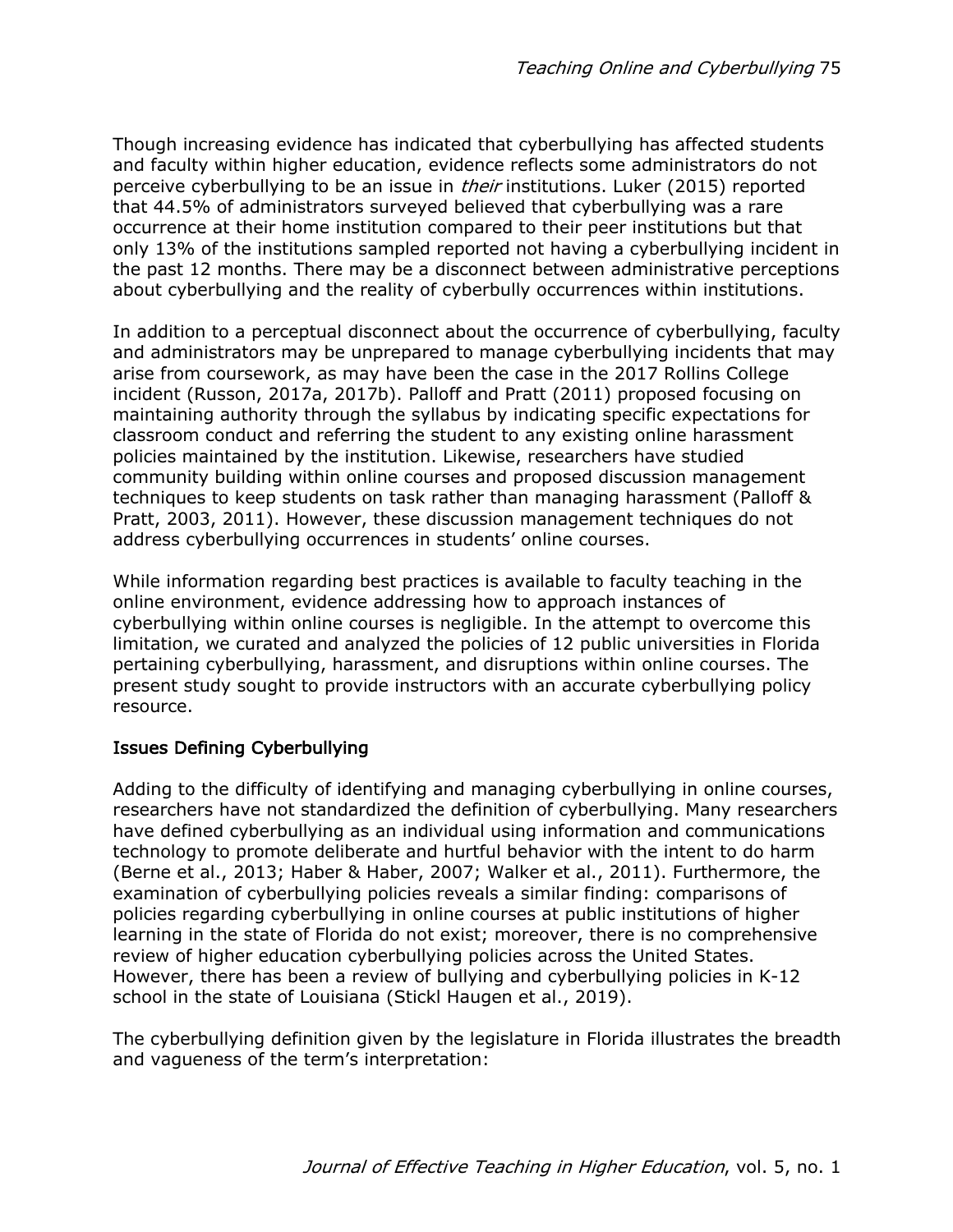"Cyberbullying" means bullying through the use of technology or any electronic communication, which includes, but is not limited to, any transfer of signs, signals, writing, images, sounds, data, or intelligence of any nature transmitted in whole or in part by a wire, radio, electromagnetic system, photoelectronic system, or photo optical system, including, but not limited to, electronic mail, Internet communications, instant messages, or facsimile communications. (Jeffrey Johnson Stand Up for All Students Act, Fla. Stat. § 1006.147, 2018)

In 2010, Vance proposed that age influenced the definition of cyberbullying. He argued that adults who experienced aggressive behavior online were cyberharassed rather than cyberbullied. In addition, some researchers have included spam email and broad cyberattacks (e.g., scamming or phishing), within their definitions of cyberbullying (Zorkadis et al., 2005). However, other researchers consider phishing and spam as separate types of cyberattacks from cyberbullying (Hamby et al., 2018; Wright, 2018). The discord of definitions and their diverse nuances reiterate the need for clearly stipulating and delineating the term cyberbullying so that its instances and effects can be better understood and prevention strategies more effectively developed.

# Legal Issues

Like the definition of cyberbullying, legislation and policies on cyberbullying and cyberharassment vary across the United States. Each state maintains its laws about bullying and online bullying behavior for individuals under the age of 18. However, many states do not regulate the harassment of adults, including college-aged students (18 years and older). Public institutions are not legally bound to protect adult-aged students from certain types of online harassment from individuals not associated with the school. Yet, some state legislatures have delegated the responsibility of regulating student misconduct to the state college and university systems (Horowitz & Bollinger, 2014).

Florida regulates cyberbullying in the K-12 system but not in the state college or university system (Fla. Stat. § 1006.147, 2018). Instead, Florida's legislature delegated the creation of policy to regulate student conduct to the state colleges and universities (Fla. Stat. § 1006.50, 2018; Fla. Stat. § 1006.62, 2018). While this delegation of power allows each state institution to address conduct as necessary, there are inconsistencies across institutions.

Additionally, federal requirements for Title VII and Title IX have mandated that institutions of higher learning regulate certain types of student behavior; access to federal funding can be denied or stopped for non-compliance. As such, school leaders have adopted technology-use policies, which restrict offensive, annoying, or harassing communications originating from campus-based resources, such as wireless networks or university managed computers (Barr & Lugus, 2011).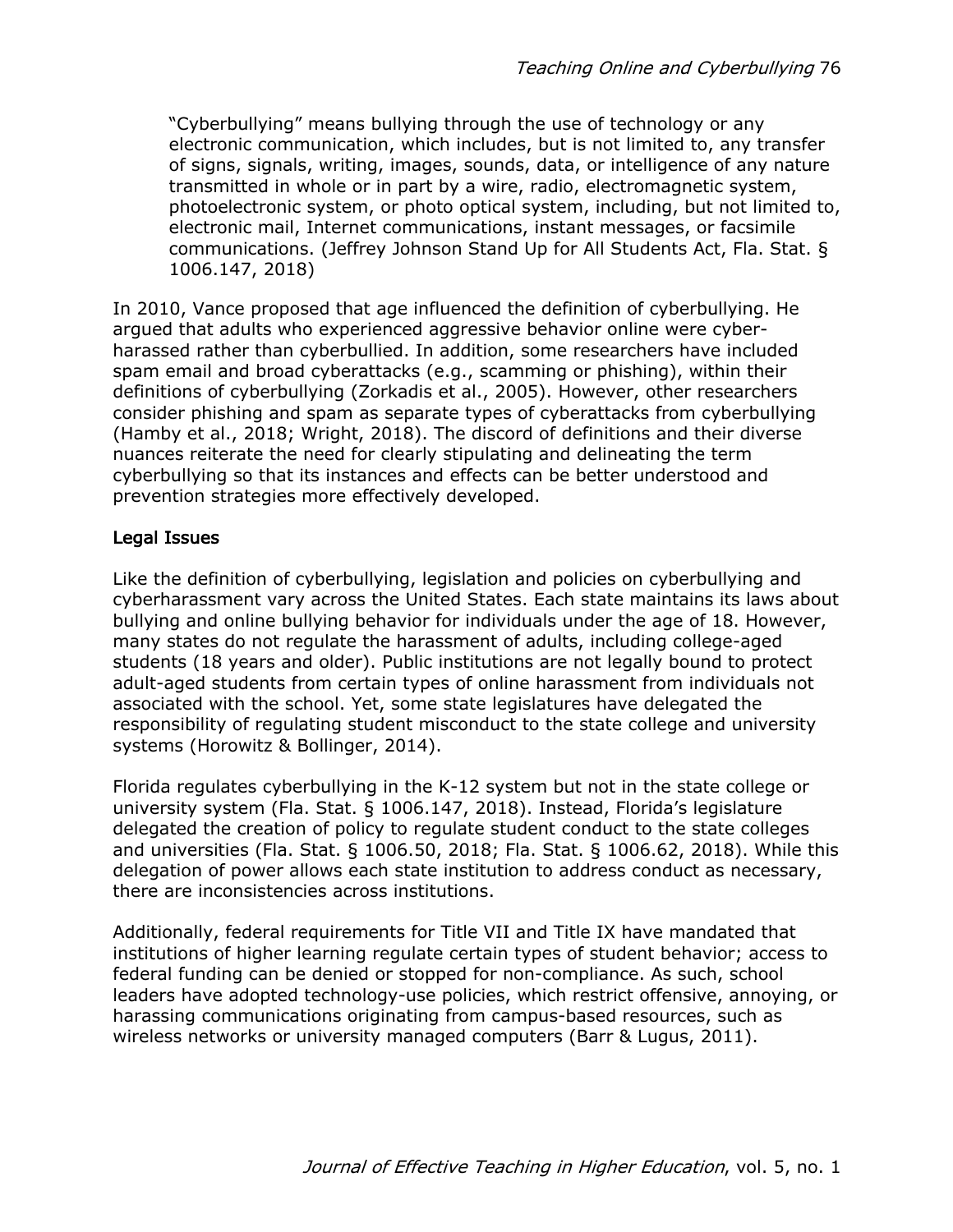# Community of Inquiry (COI)

The Community of Inquiry (COI) theoretical framework has been selected as a conceptual framework for this study. According to Garrison et al. (1999), the COI refers to the educational experience within an online course as the culmination of the interaction between the social, cognitive, and teaching presences. Garrison et al. concluded that the social and cognitive aspects of the learning process could not be separated from one another, and the researchers established the social and cognitive presences. The third element called the teaching presence includes the design, organization, discourse, and instruction of cognitive and social elements to foster positive and meaningful learning outcomes. Teaching presence is highly predictive of student success.

The primary mode of inquiry for this investigation was framed through the teaching presence. As described through the framework, the instructor builds the course, creates guidelines for the course using all tools available (including the institutional, state, and federal policies), and facilitates interactions between participants. The interdependent social, teaching, and cognitive presences are connected to generate the educational experience through the COI. Educators consider all aspects of the online learning environment when establishing a positive teaching presence. Cyberbullying acts as a disruptor, deriving from the social presence and working to separate each element simultaneously, and creates chaos within the learning environment. Therefore, consideration should be given to creating a positive environment by establishing policies, procedures, and processes.

#### Methods

The following qualitative study sought to analyze and compare available policies and codes of conduct from each of the 12 Florida public universities regarding cyberbullying. According to Bowen (2009), documents as a data source represent text and images that have been produced without intervention of the researcher. Documents are typically produced and exist as "social facts" in that they are created and shared for social consumption (Atkinson & Coffey, 2011). These text artifacts may include public records, personal documents, or other types of physical evidence (Atkinson & Coffey, 2011; Creswell, 2014; Merriam & Tisdell, 2015).

Documents were systematically collected, and definitions of cyberbullying were curated from publicly available documents on the websites of public universities within the state if Florida. In doing so, we approached each document as a "social fact" that is created for social consumption and, in line with the purpose of this study, intended for social good. Social facts can include the values and norms that govern social control and are commonly considered rules.

#### Research Questions

The study was guided by the following research questions: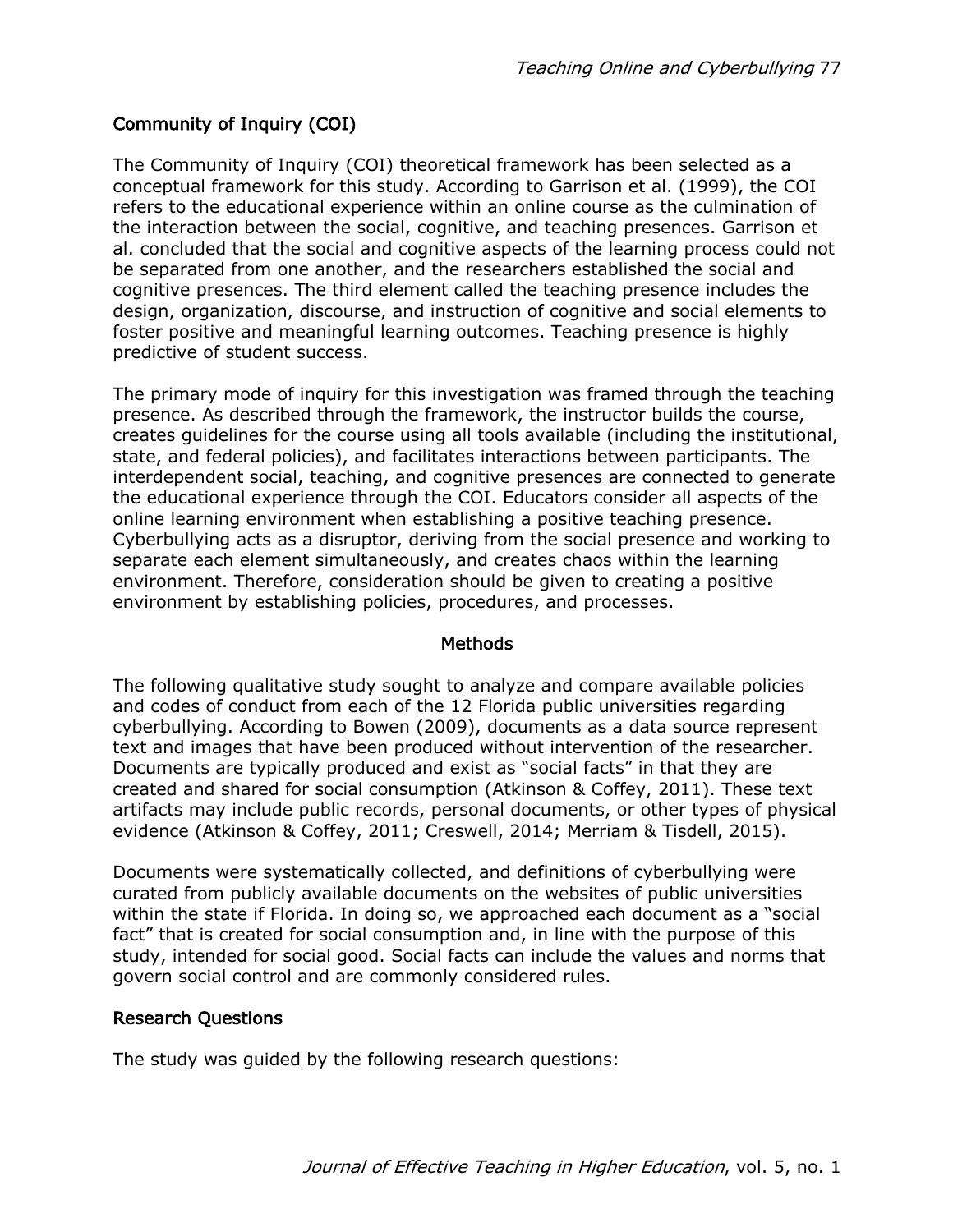RQ1. How do Florida state public universities address cyberbullying in policies and codes of conduct?

RQ2. In what ways do policies or codes of conduct at Florida state public universities provide instructors guidelines for responding to cyberbullying incidents?

RQ3. Do policies and codes of conduct evidence the Community of Inquiry's concept of teaching presence?

# Setting and Population

The study was conducted in the context of Florida's public university system. The State University System of Florida is under the jurisdiction of the Florida Board of Governors (2016a, 2016b), with each university governed by a local Board of Trustees. There are 12 public universities in the State University System. In 2016, 352,116 students enrolled in state universities. Eleven percent of students enrolled in the state university system exclusively took distance courses. The  $2015 - 16$ System Accountability Report (FLBOG, 2017h) reported that there were 13,634 fulltime and 3,185 part-time faculty employed by the state university system. Furthermore, FLBOG (2017h) reported that 14% of all course sections were offered through distance learning.

# Data Collection and Analysis

Policy documents that could reference cyberbullying were gathered from each of the Florida public universities. Documents gathered included, but were not limited to, student codes of conduct, faculty handbooks, and university policy and regulation documents. These documents provided the researchers with the official language and stance that each public university in the state of Florida uses when providing guidance on understanding, recognizing, and handling cyberbullying.

First the definitions of cyberbullying were classified by evidence: (a) explicit definitions, (b) implied definitions, (c) redirection, and (d) broad harassment - no definition.

Explicit definitions used the term cyberbullying, and a definition was provided. Implied definitions did not include the term cyberbullying but indicated actions associated with cyberbullying (e.g., sending email, posting or sending messages through the Learning Management System, and posts in virtual discussions). Redirection references policies that were an antecedent to the current policy. Finally, broad harassment represents guidelines without reference to technology means.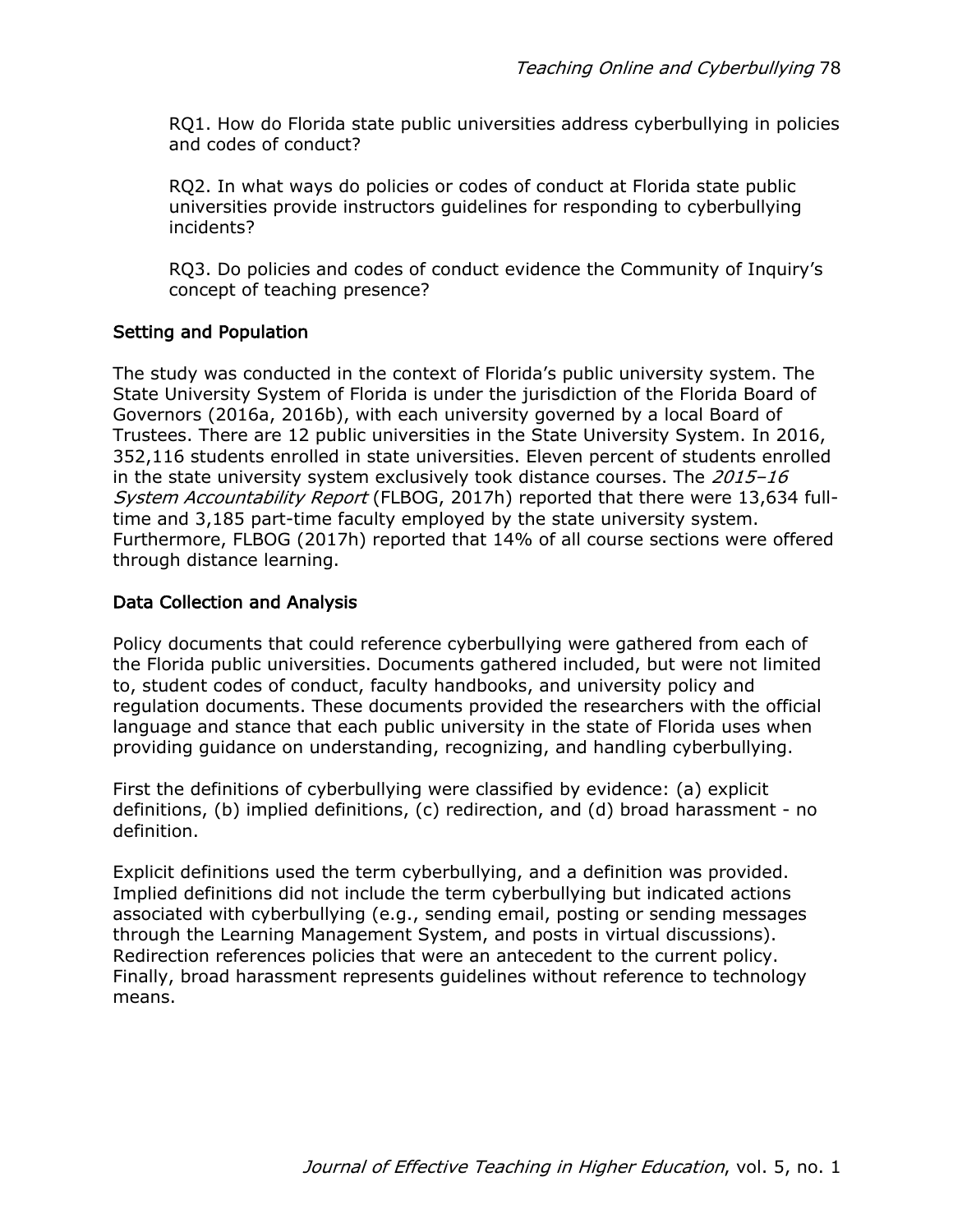#### **Results**

Official university documents describing aspects of cyberbullying were collected and analyzed for evidence of cyberbullying polices, definitions, and approaches. The results are presented below.

#### Policy Definition Types

Each institution defined cyberbullying within its policies. Four themes were identified in describing how institutions define cyberbullying:(a) explicit definitions, (b) implied definitions, (c) redirection, and (d) broad harassment – no definition.

Explicit definitions of cyberbullying emerged as a classification category from the document analysis. For example, the Faculty Handbook and Sexual Harassment Policy from the University of North Florida contained explicit cyberbullying definitions. Though explicit definitions only appeared in two documents, the term was included within policies; however, the precise definition included the term cyberbullying as part of the definition of harassment. As such, cyberbullying is not viewed as being different from other types of harassing or aggressive behavior. Instead, it is a child or subdimension of the harassment category.

The implied definition was the most prominent classification. Instead of explicitly using the term cyberbullying, the authors of the policies relied on contextual modifiers such as "email" or "electronic communication" to add a digital scope to the definition of harassment. Included within the implied definition are references to cyberstalking, which many of the institutions defined as the repeated harassment of an individual through a digital medium (e.g., social media or email).

Redirection is the second most prominent classification to emerge in the analysis of the documents. The redirection category describes policies that rely on other policies to define the scope and merit or harassing behavior. In these policies, rather than redefining the terms, the authors refer to existing policies that have behaviors defined. As such, the redirected policy acts as a modifier to the original behavioral definition. For example, the Acceptable Use of Technology Resources policy from Florida Atlantic University (FAU) states:

Laws and regulations: All users are responsible for adhering to all applicable federal, state, and local laws and regulations and all University regulations and policies, specifically including without limitation the University's sexual harassment regulations and policies, those pertaining to the privacy of student records (FERPA), and the Digital Millennium Copyright Act (DMCA).

In this case, the Acceptable Use of Technology Resources policy is expected to augment all FAU regulations and policies by adding technology resources to their existing definitions. Redirection also supported the concept of teaching presence by connecting seemingly unrelated policies. Where policies may have been weak on their own, the connection forged between each policy by redirection has the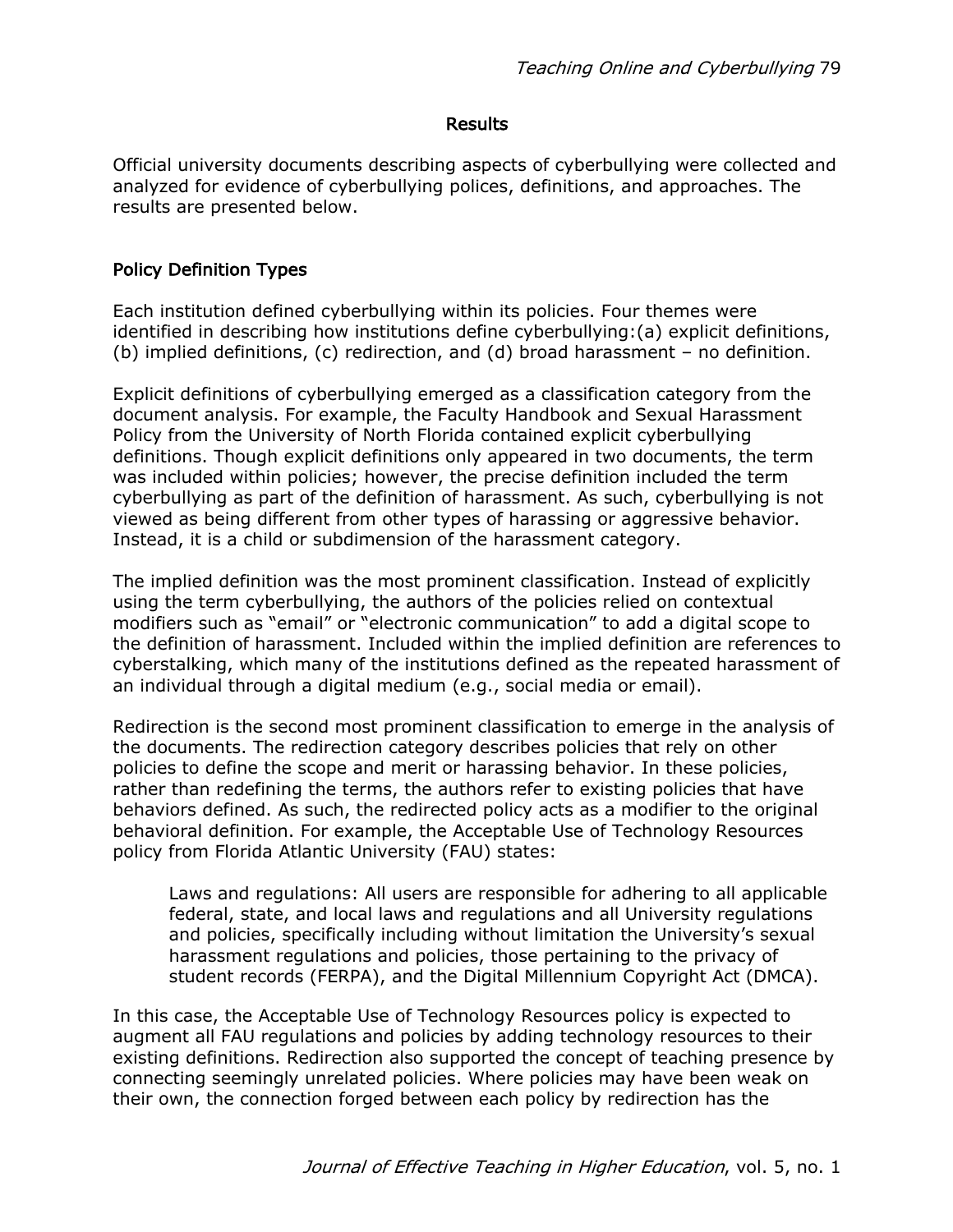opportunity to strengthen the instructor's use of these resources in setting expectations for behavior in their online course.

Broad harassment – no definition is a category to describe policies that define harassment and aggressive behaviors, but make no reference to an electronic medium, use no contextual modifiers, and do not implement redirections to other policies. In using broad harassment – no definition, the policy makers use encompassing phrases such as "of any kind." While policies that do fall into this category do not redirect, other policies may redirect to the broad harassment policy. Through this process, the broad harassment policy's applicability is augmented to include the redirected policy's scope.

All 12 public universities in the state of Florida maintained policies that contained a definition of harassment that encompassed cyberbullying behavior. Only one institution, University of North Florida, explicitly named cyberbullying as harassing behavior. The other 11 institutions used a combination of implicit, redirection, or broad harassment language to capture cyberbullying as prohibited behavior (see Table 1). The number of mentions by type ranged from 2-7 times.

# Table 1

| <b>University</b>        | <b>Explicit</b> | Implied             | Redirection    | <b>Broad</b>   |
|--------------------------|-----------------|---------------------|----------------|----------------|
|                          |                 |                     |                | Harassment: No |
|                          |                 |                     |                | Definition     |
| Florida Atlantic         |                 | 1                   | 3              | $\mathbf{1}$   |
| University               |                 |                     |                |                |
| Florida Gulf Coast       |                 | 5                   |                | 1              |
| University               |                 |                     |                |                |
| Florida International    |                 | 1                   | 1              | 4              |
| University               |                 |                     |                |                |
| Florida A&M              |                 | 3                   | $\mathbf{1}$   |                |
| Florida Polytechnic      |                 | $\overline{2}$      | 3              | 4              |
| University               |                 |                     |                |                |
| Florida State University |                 | 5                   | 1              |                |
| New College              |                 | 2                   | 2              | 1              |
| University of Central    |                 | 4                   | 1              | 2              |
| Florida                  |                 |                     |                |                |
| University of Florida    |                 | 2                   | 7              | 3              |
| University of North      |                 | $\overline{2}$<br>2 |                | 2              |
| Florida                  |                 |                     |                |                |
| University of South      |                 | 2                   | $\overline{2}$ | 3              |
| Florida                  |                 |                     |                |                |
| University of West       |                 | $\overline{2}$      | 3              | $\overline{2}$ |
| Florida                  |                 |                     |                |                |
| <b>Grand Total</b>       |                 | 33<br>2             | 23             | 22             |

Cyberbullying Definition Frequency and Type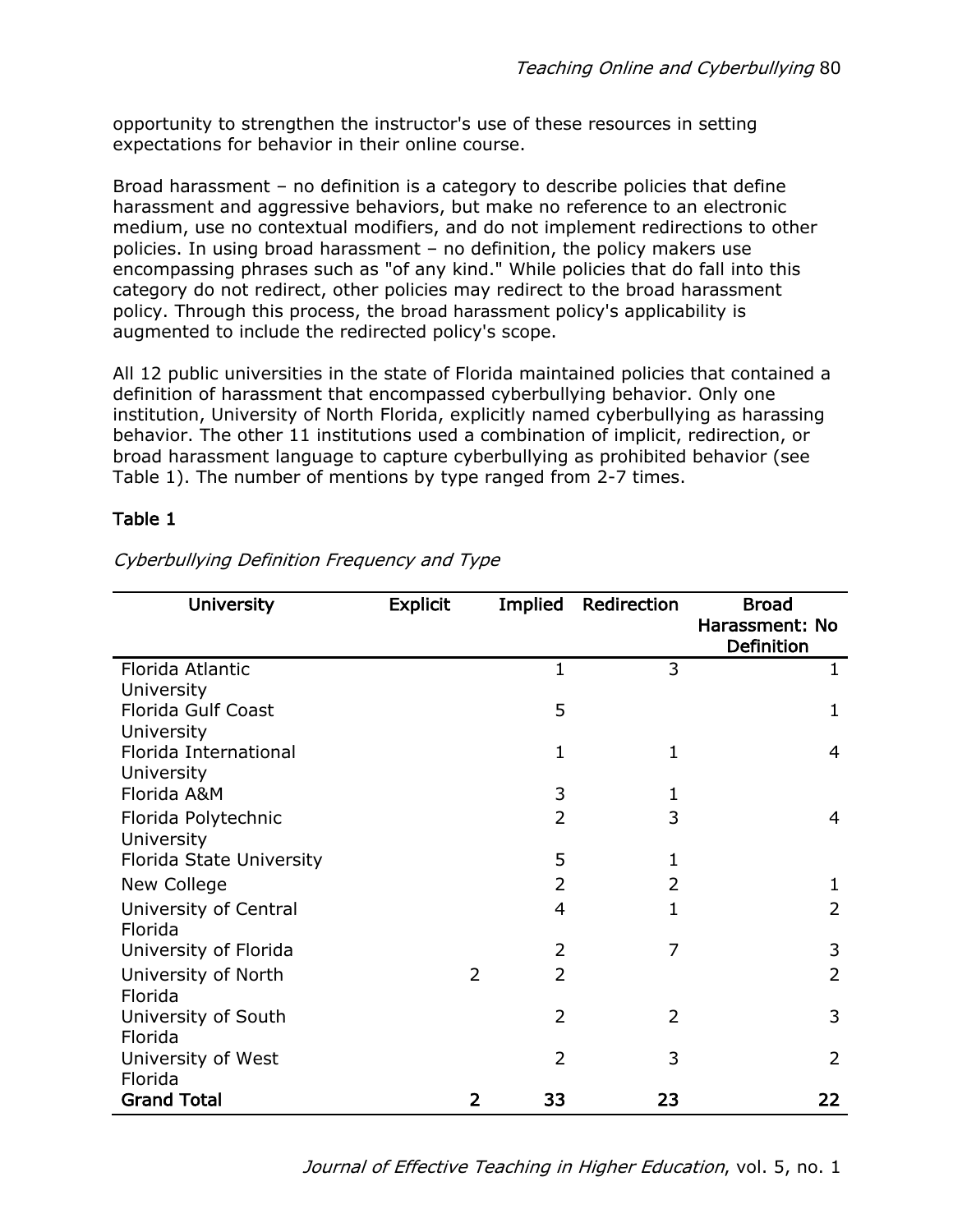# Faculty Guidelines for Reporting Cyberbullying

Next, 33 documents from the 12 public universities were examined to determine the available university-approved faculty guidance for reporting harassing behavior. The definition of harassing behavior included cyberbullying in varying degrees. Overall, only one institution, the University of South Florida, provided a detailed policy on the steps available to faculty for responding to harassing behavior inclass. The Disruption of Academic Process Policy advises the faculty member to ask the student about their behavior. If the student does not respond, the faculty member may remove the student from the class. The faculty member has 48 hours to complete an incident report. The faculty member is empowered to exclude the student from class until the conflict is resolved. Oddly, the policy applies to online settings, but it does not advise faculty on the finer points of how to remove a student from an online course.

Florida International University Faculty Handbook advised faculty how to handle misconduct and did specify appropriate responses to student misconduct, but it was not a policy per se. Like University of South Florida, a formal command is required before removing a student from the class. The Office of Student Conduct would be the agency to remove a student permanently from the class.

# Community of Inquiry (COI) and Cyberbullying: Teaching Presence

Finally, the study analyzed policies, codes of conduct, and suggested instructor response approaches to determine the intersection of these policies with the COI's concept of teaching presence. There was limited evidence that the policies supported teaching presence. The policies were generally created to support a safe and nurturing environment, but the connection to faculty practice was inadequate.

# Policies and Syllabi

Universities typically have standard statements for faculty to include in their syllabus that help to establish the culture, climate, and setting of the classroom, an integral aspect of the COI teaching presence. These statements set the expectations for communication and conduct. In the review of the documents from each university, no policies or faculty guidance required the inclusion of a cyberstalking statement. However, some universities did maintain policy statements for the syllabi that referenced conduct. Additionally, the Faculty Handbook at Florida International University linked the course syllabi to the conduct policies.

Seven of the universities had standing policies for faculty to include on their syllabi. However, only Florida Atlantic University, Florida International University, and Florida Polytechnic provided suggestions to faculty on placing language about or directing attention towards anti-harassment policies. Each institution addressed the inclusion of such policies differently. For instance, Florida Polytechnic University's administration required that university policies be placed within the syllabus.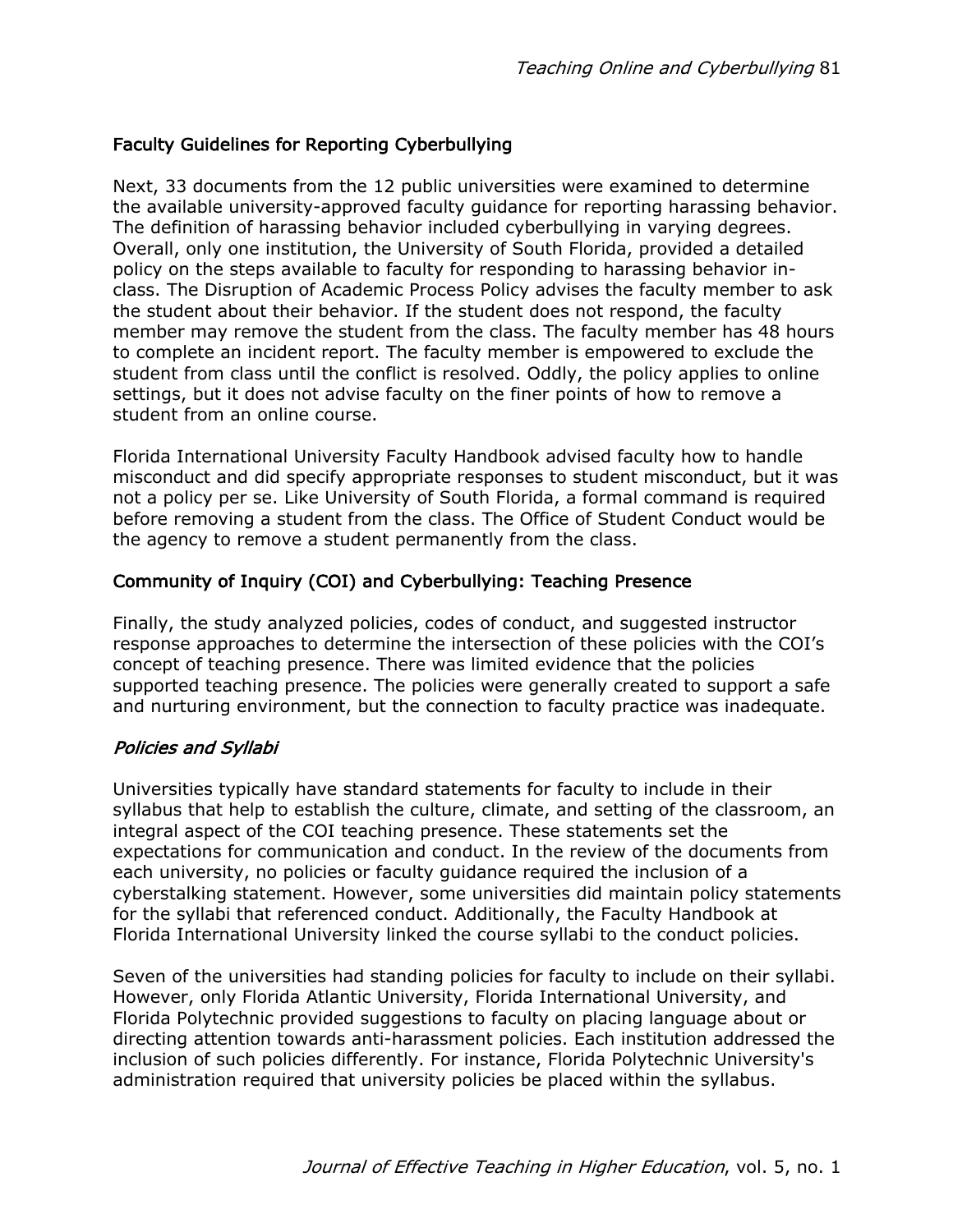Within the Florida Atlantic University's Guidelines for Course Syllabi, the authors suggested instructors include a statement on classroom etiquette policy supplemented by the phrase "if applicable." "If applicable" suggests that the inclusion of an etiquette policy is entirely optional for the instructor. Furthermore, the language found within the Guidelines for Course Syllabi suggested that the inclusion of classroom etiquette policies should be owned by the instructor:

If you have a particular policy relating to student behavior in the class, such as relating to tardiness or on the use of electronic devices in the classroom state so here. Recognizing that the unique relationship between faculty and student and adhering to the principles of academic responsibility, any such policy must be reasonable, non-discriminatory, and not impede the educational mission.

Teaching presence is inclusive of design and organization, discourse, and direct instruction. Policies and procedures upholding the tenets of responsible use of technology can contribute to the design and organization learning environments, a construct linked to teacher presence.

# Technology Responsibility

Fourteen policies regarding the use of technology with a relationship to a definition of cyberbullying were found to include statements about using technologies efficiently. The language used within each policy established two parameters for the use of technology resources: (a) using the media effectively and (b) improper use. For example, Florida A&M University's Electronic Connectivity policy contained the following statement on effective use:

In order to enhance the efficiency and effectiveness of business and academic processes, it is the responsibility of FAMMail users to timely read notifications sent to them through FAMMail.

Other language addressed the improper use of the technology, such as using the network to break the law, harassing others through email and electronic messaging, and impairing others' ability to effectively use the resources. The combination of effective use of the media and examples of improper user behavior builds the construct of technology responsibility and contributes to teacher presence when faculty address these policies with their class.

# Conduct Expectations

Expectations of student and faculty conduct were found within policies and documents from all universities. In total, 47 documents with definitions of cyberbullying included the expectation of conduct. The documents ranged from student codes of conduct to faculty handbooks to anti-harassment policies. Conduct expectations aligned with policies, and documents that exhibited conduct expectations commonly presented language with guidance on proper interpersonal etiquette.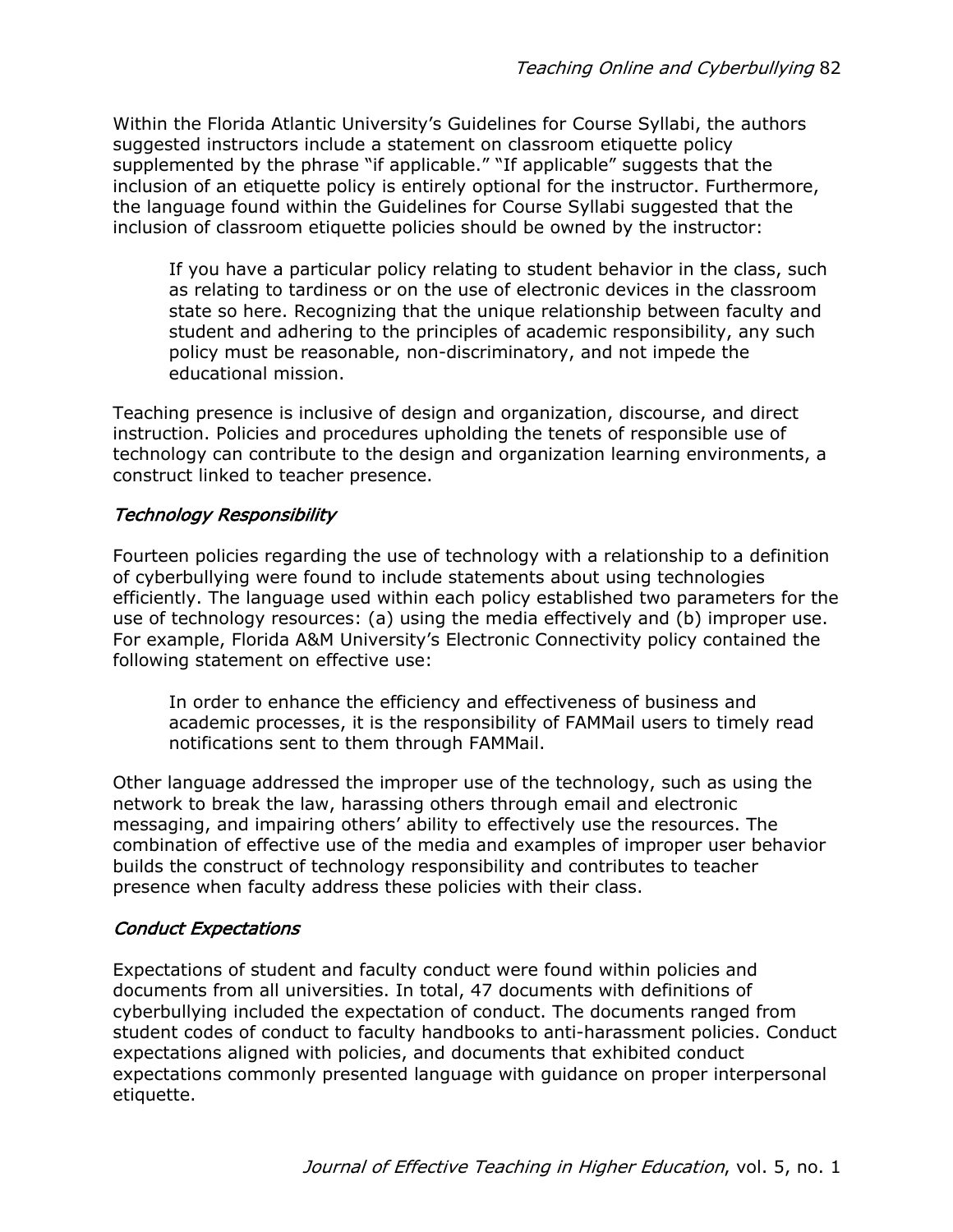The student codes of conduct described conduct violations and positive characteristics expected from all students, such as having integrity and thinking critically. For example, the Student Code of Conduct from the University of North Florida states the following:

We value: the pursuit of truth and knowledge carried out in the spirit of intellectual and artistic freedom; ethical conduct; community engagement; diversity; responsibility to the natural environment; and mutual respect and civility.

In many cases, the values to which the university community adhere included contributing to community understanding. Establishing conduct expectations involves not simply stating the rules but explaining the philosophy behind the rules that drive the intellectual community.

# Implications for Teaching Practice and Recommendations for Future Research

The following recommendations for institutions of higher education may support faculty in decreasing cyberbullying in online classes.

- 1. Define or include examples of cyber-harassment or cyberbullying within conduct policies.
- 2. Post the policies in prominent places that are easily accessible.
- 3. Establish procedures to support classroom management.
- 4. Link policies and regulations to reinforce teaching presence.

# Define and Include Examples of Cyberbullying

Cyberbullying behavior was identified in conduct policies at all 12 institutions. However, the behavior was included under the parent category of harassment. Terms such as cyber-harassment, cyberstalking, cyberbullying should be classified and defined as harassment. Definitions and scenarios describing the terms would promote shared meaning. In this study, similarities between the definition of harassment and cyberstalking were noted. Similarly, other research has noted a spectrum of behaviors that constitute bullying and incivility in online learning spaces (Campbell et al., 2020).

Similarities in defining distinct behaviors may cause confusion for instructors and students when reporting harassing behaviors. Vance (2010) called for using the term cyber-harassment. While Vance utilized the term cyber-harassment over cyberbullying based on the age of the participants, a better reason to use the term cyber-harassment is that it is a child concept to the parent category of harassment. Furthermore, to improve the culture of the classroom, a component of teacher presence, posting policies regarding conduct in shared online spaces can serve as a reminder of expectations.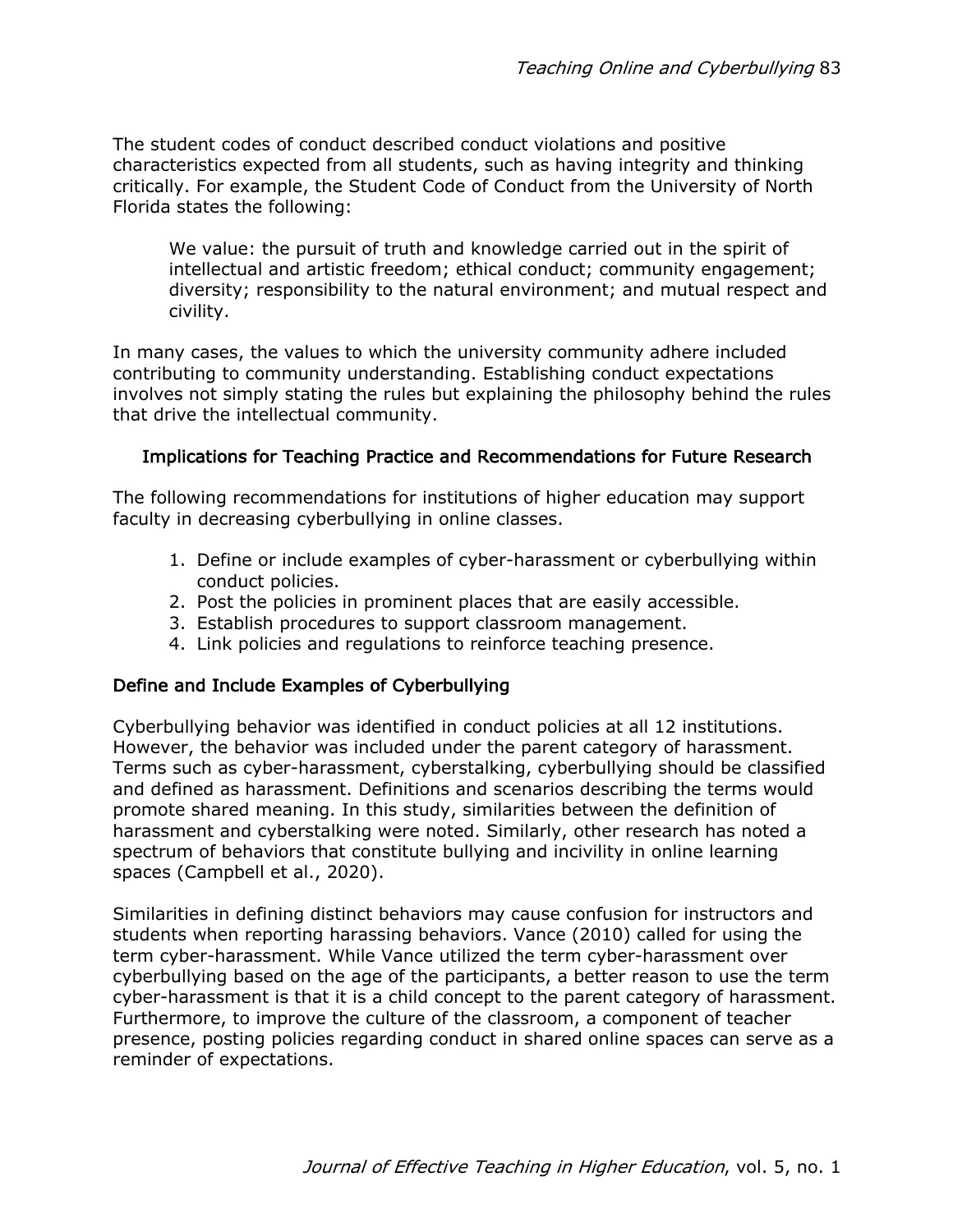### Establish Procedures to Support Classroom Management

The current study found that only one out of the 12 institutions of higher education published a policy and procedure to manage students' disruptive conduct. Adopting a process known by students and faculty would support classroom management. Minor et al. (2013) reported that barriers to reporting cyberbullying behavior for faculty included the lack of known authoritative resources and perceived lack of administration support. Finally, documenting policies, processes, and procedures would afford faculty the authority to discipline misbehavior and affirm the support of the administration.

# Link Policies and Regulations to Reinforce Teaching Presence

The documents analyzed demonstrated limited support of teacher presence in relationship to cyberbullying. Perhaps this inadequacy related to the purpose of the policies to address cyberbullying at the institution level and not at the class level. As such, the policies were mainly related to the potential culture of the online teaching environment, but there was no written encouragement for faculty to adopt policies and procedures that would promote teaching presence.

The current research study recognized the potential of linking policies together. Therefore, institutions can effectively address cyberbullying and reinforce teaching presence. Faculty could be provided boilerplate templates related to cyberbullying, classroom management, and other related topics to post in the course management system. Faculty could be encouraged to create robust and collaborative learning experiences to discuss community culture and behavioral expectations thereby increasing teacher presence. Furthermore, instructors can include conduct and technology policies within their syllabi that they will discuss with their learners as needed. Institutions that have adopted policies should require instructors to include a statement on classroom conduct expectations including links to the institutional technology and conduct policies.

# Future Research and Implications for Practitioners

Additional research is recommended to determine the prevalence of cyberbullying in the online classroom. While this study examined the policies available at the institutional level, it did not consider at what level cyberbullying was occurring at the 12 institutions considered in this study. Further consideration should be given as to how these policies are communicated with learners and the level of cyberbullying people have experienced at an institution. As higher education continues to grow in online spaces, policies should be frequently reviewed to maintain safety and structure within the online classroom. As these policies are adopted, a longitudinal study of incidents of bullying and students' knowledge of policies and procedures could be conducted.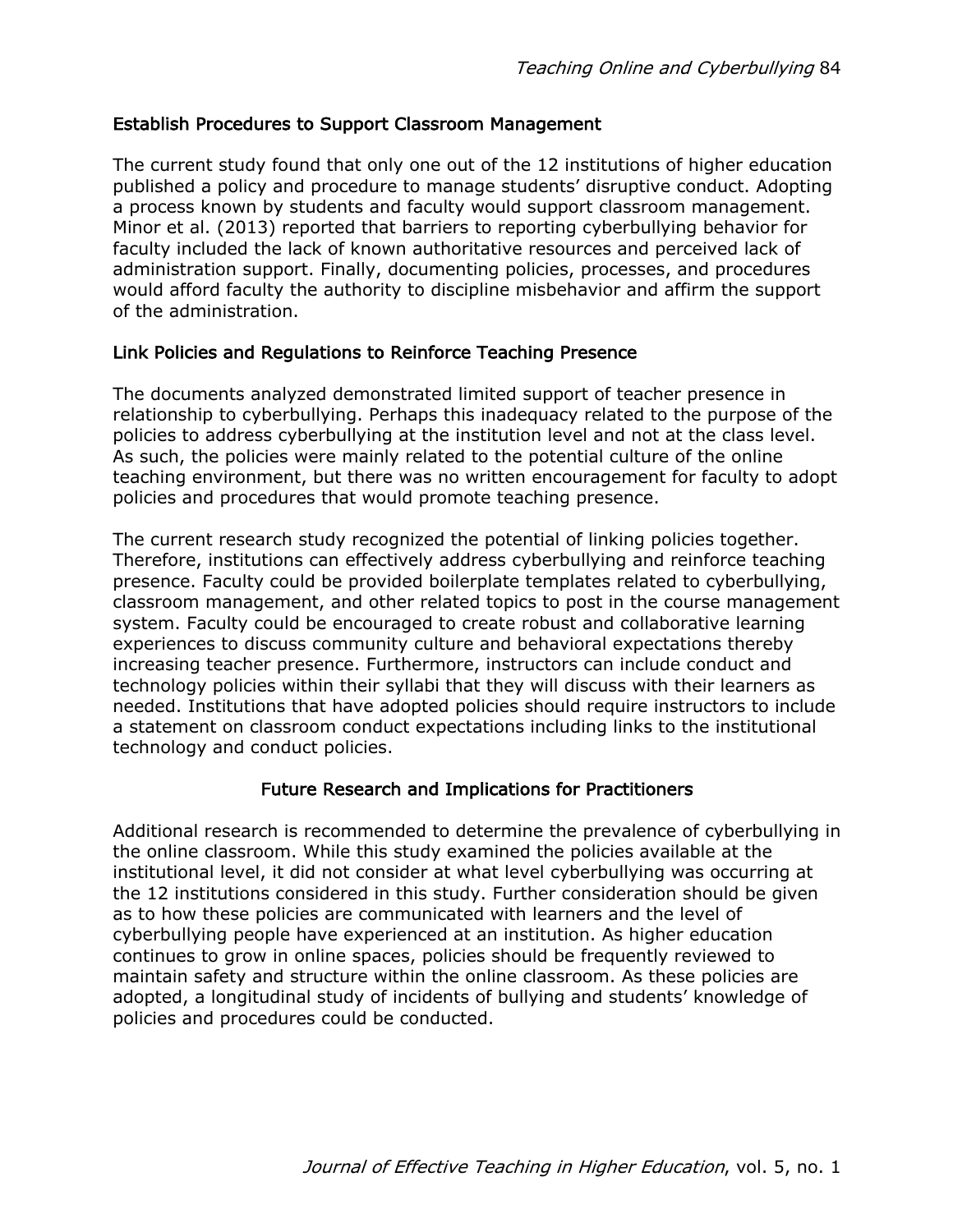# **Conclusion**

Cyberbullying in higher education continues to grow. The present study included a document analysis of policies, regulations, codes of conduct, and faculty handbooks at 12 state universities in Florida to examine cyberbullying definitions and policies in higher education. As universities continue to educate through online modalities, other states and private institutions should review their policies to promote greater understanding of cyberbullying. Common understanding and knowledge of procedures can contribute to a reduction in disruptive behavior online. Furthermore, it is equally as important for instructors using online modalities to know the content of these policies so they can build better experiences within their online classrooms to increase their teaching presence to ensure student success.

# Conflicts of Interest

The authors declare that there are no conflicts of interest regarding the publication of this article.

### References

- Atkinson, P. A., & Coffey, A. J. (2011). Analyzing documentary realities. In D. Silverman (Ed.), Qualitative research: Theory, method and practice (3rd ed., pp. 77–92). Sage.
- Berne, S., Frisén, A., Schultze-Krumbholz, A., Scheithauer, H., Naruskov, K., Luik, P., & Zukauskiene, R. (2013). Cyberbullying assessment instruments: A systematic review. Aggression and Violent Behavior, 18(2), 320-334. doi:10.1016/j.avb.2012.11.022
- Baldasare, A., Bauman, S., Goldman, L., & Robie, A. (2012). Cyberbullying? Voices of college students. Cutting-Edge Technologies in Higher Education, 5, 127– 155. doi:10.1108/S2044-9968(2012)0000005010
- Barr, J., & Lugus, E. (2011). Digital threats on campus: Examining the duty of colleges to protect their social networking students. Western New England Law Review, 33, 757. https://digitalcommons.law.wne.edu/lawreview/vol33/iss3/3/
- Bowen, G. A. (2009). Document analysis as a qualitative research method. *Qualitative* Research Journal, 9(2), 27–40. doi:10.3316/QRJ0902027
- Campbell, L. O., Tinstman Jones, J., & Lambie, G. W. (2020). Online academic incivility among adult learners. Adult Learning, 31(3), 109–119. https://doi.org/10.1177/1045159520916489
- Cherelus, G. (2016, October 27). Dharun Ravi, roommate in Rutgers webcam case, pleads quilty. The Huffington Post. https://www.huffingtonpost.com/entry/dharun-ravi-rutgersguilty us 581272c2e4b064e1b4b17301?section=us queer-voices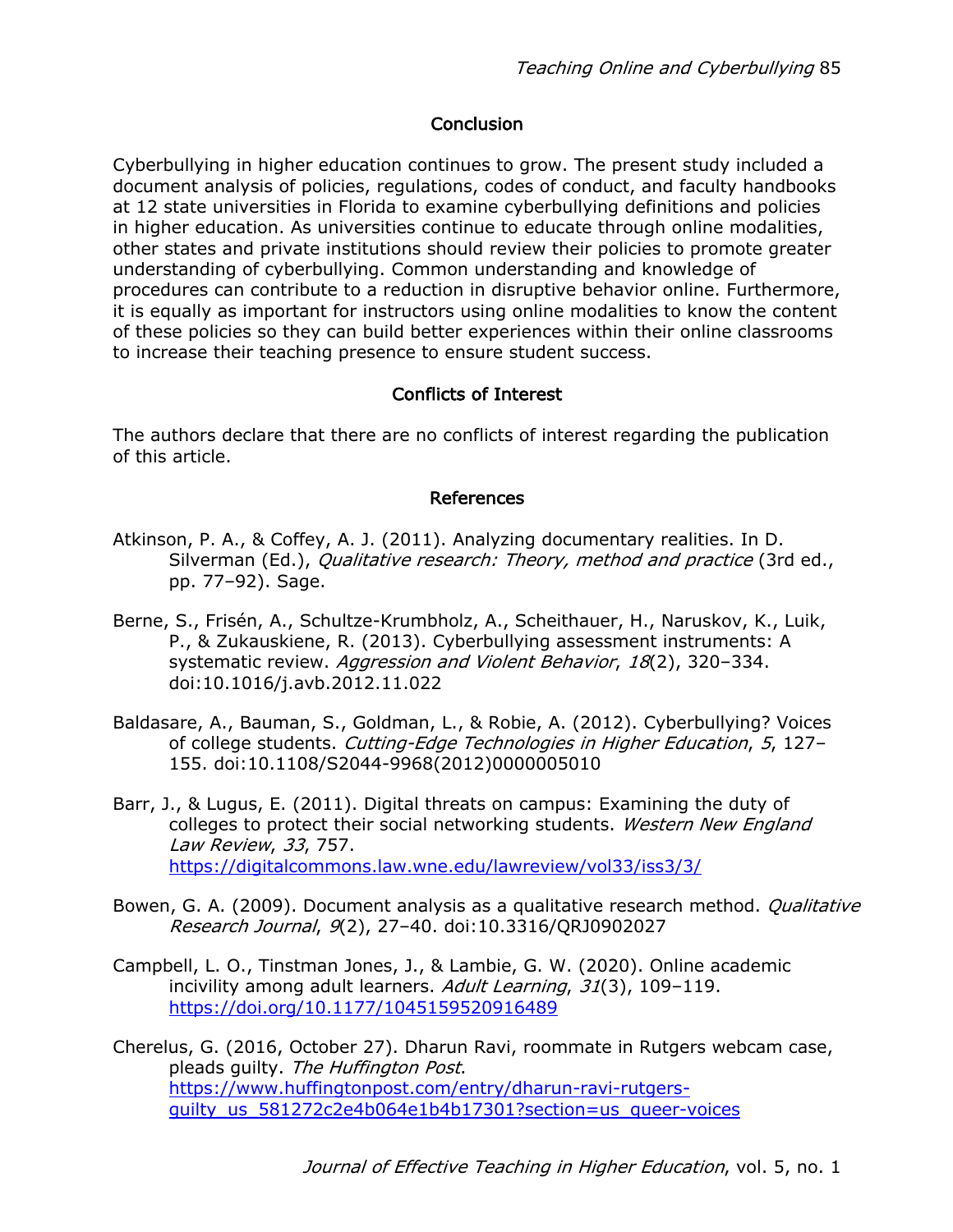- Clark, C. M., Werth, L., & Ahten, S. (2012). Cyber-bullying and incivility in the online learning environment, Part 1: Addressing faculty and student perceptions. Nurse Educator, 37(4), 150-156. doi:10.1097/NNE.0b013e31825a87e5
- Coleman, N. (2017). School reverses course after controversial cyberbullying suspension. CNN. https://www.cnn.com/2017/07/20/us/student-apologytweet-suspension-overturned-trnd/index.html
- Creswell, J. (2014). Research design: Qualitative, quantitative, and mixed methods approaches (4th ed.). Sage.
- Florida Board of Governors. (2016a). Fall student enrollment in state university system institutions [Data set]. https://www.flbog.edu/universities/

Florida Board of Governors. (2016b). Universities. https://www.flbog.edu/universities/

Fla. Stat. § 1006.1 (47) (2018).

http://www.leg.state.fl.us/statutes/index.cfm?mode=View%20Statutes&Sub Menu=1&App\_mode=Display\_Statute&Search\_String=1006.147&URL=1000- 1099/1006/Sections/1006.147.html

- Fla. Stat. § 1006.5 (2018). http://www.leg.state.fl.us/statutes/index.cfm?App\_mode=Display\_Statute&S earch\_String=&URL=1000-1099/1006/Sections/1006.50.html
- Fla. Stat. § 1006.6 (2) (2018). http://www.leg.state.fl.us/statutes/index.cfm?mode=View%20Statutes&Sub Menu=1&App\_mode=Display\_Statute&Search\_String=1006.62&URL=1000- 1099/1006/Sections/1006.62.html
- Garrison, D. R. (2011). *E-learning in the 21st century: A community of inquiry* framework for research and practice (2nd ed.). Routledge.
- Garrison, D. R., Anderson, T., & Archer, W. (1999). Critical inquiry in a text-based environment: Computer conferencing in higher education. The Internet and Higher Education, 2(2–3), 87–105. doi:10.1016/S1096-7516(00)00016-6
- Haber, J. D., & Haber, S. B. (2007). Cyberbullying: A "virtual" camp nightmare. Camping Magazine, 80, 52-57. https://www.acacamps.org/staffprofessionals/news-publications/publications/camping-magazine
- Hamby, S., Blount, Z., Smith, A., Jones, L., Mitchell, K., & Taylor, E. (2018). Digital poly-victimization: The increasing importance of online crime and harassment to the burden of victimization. Journal of Trauma & Dissociation, 19(3), 382-398.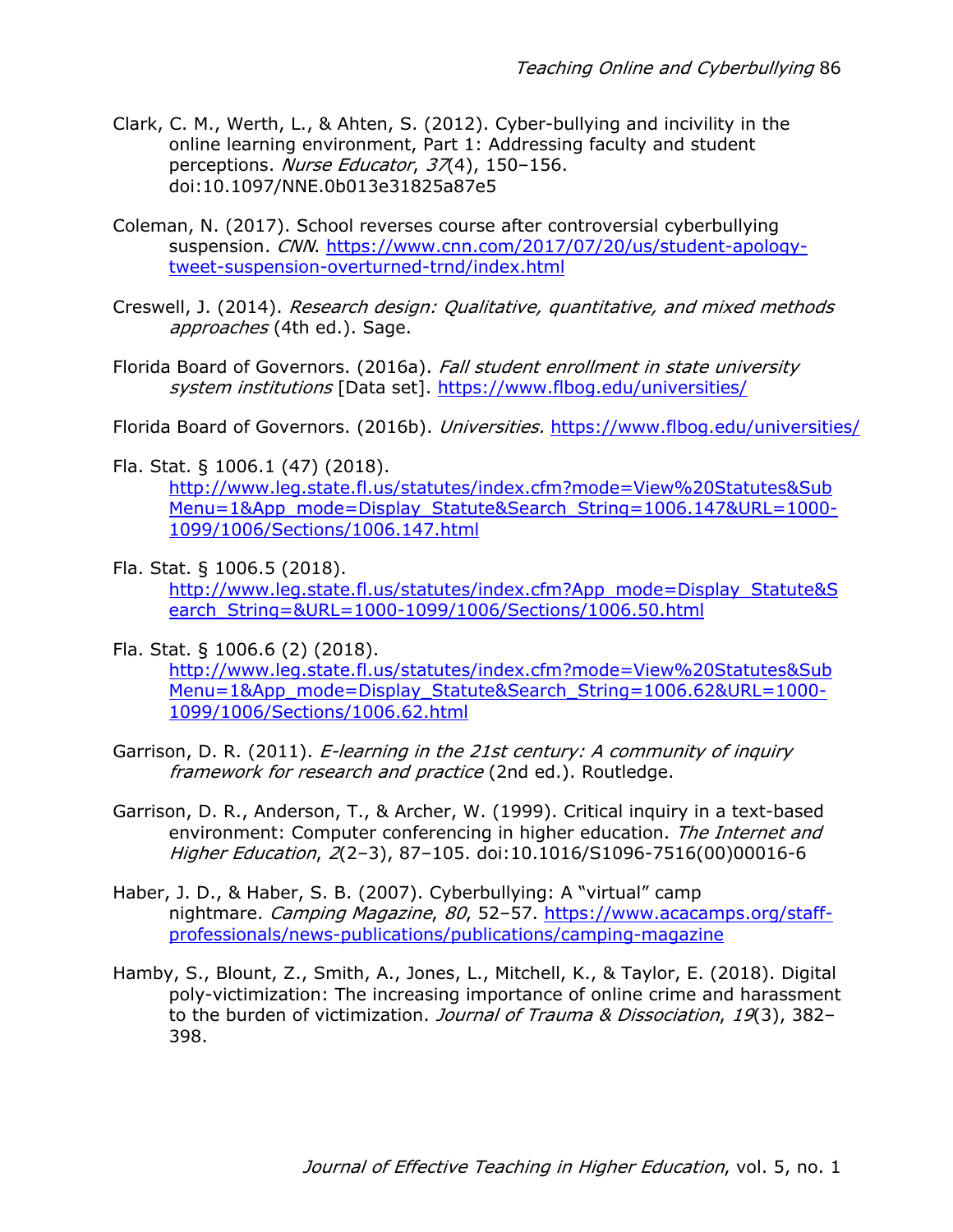- Hinduja, S., & Patchin, J. W. (2015). Cyberbullying legislation and case law: Implications for school policy and practice. Cyberbullying Research Center. https://cyberbullying.org/cyberbullying-legal-issues.pdf
- Horowitz, M., & Bollinger, D. M. (2014). Cyberbullying in social media within educational institutions: Featuring student, employee, and parent information. Rowman & Littlefield.
- Hubbard, J. (2013, October 3). Fifth gay teen suicide in three weeks sparks debate. ABC News. http://abcnews.go.com/US/gay-teen-suicide-sparksdebate/story?id=11788128
- Jeffrey Johnston Stand Up for All Students Act, FLA. STAT. § 1006.147(3) (2018). https://www.flsenate.gov/Laws/Statutes/2018/1006.147
- Langly, C. (2017, July 17). UCF student behind viral tweet grading breakup letter suspended from school. WFTV. http://www.wftv.com/news/local/ucf-studentbehind-viral-tweet-grading-breakup-letter-suspended-fromschool/563094570
- Luker, J. M. (2015). Perceptions of cyberbullying within higher education (113) [Doctoral dissertation, School of Education, Hamline University]. https://digitalcommons.hamline.edu/hse\_all/113
- McCormick, R. (2010, October 10). Rutgers President Richard L. McCormick: Reaffirming our values. Web Archive. https://web.archive.org/web/20101004013148/http://news.rutgers.edu/med rel/statements/2010/statement-of-preside-20101001
- McGeehan, P. (2016, September 9). Conviction thrown out for ex-Rutgers student in Tyler Clementi case. The New York Times. https://www.nytimes.com/2016/09/10/nyregion/conviction-thrown-out-forrutgers-student-in-tyler-clementi-case.html? r=0
- Merriam, S. B., & Tisdell, E. J. (2015). *Qualitative research: A quide to design and* implementation. John Wiley & Sons.
- Minor, M. A., Smith, G. S., & Brashen, H. (2013). Cyberbullying in higher education. Journal of Educational Research and Practice, 3(1), 15–29. https://scholarworks.waldenu.edu/jerap/
- Olweus, D. (1995). Bullying or peer abuse at school: Facts and intervention. Current Directions in Psychological Science, 4(6), 196–200. doi:10.1111/1467-8721.ep10772640
- Olweus, D. (2012). Cyberbullying: An overrated phenomenon? *European Journal of* Developmental Psychology, 9(5), 520–538. doi:10.1080/17405629.2012.682358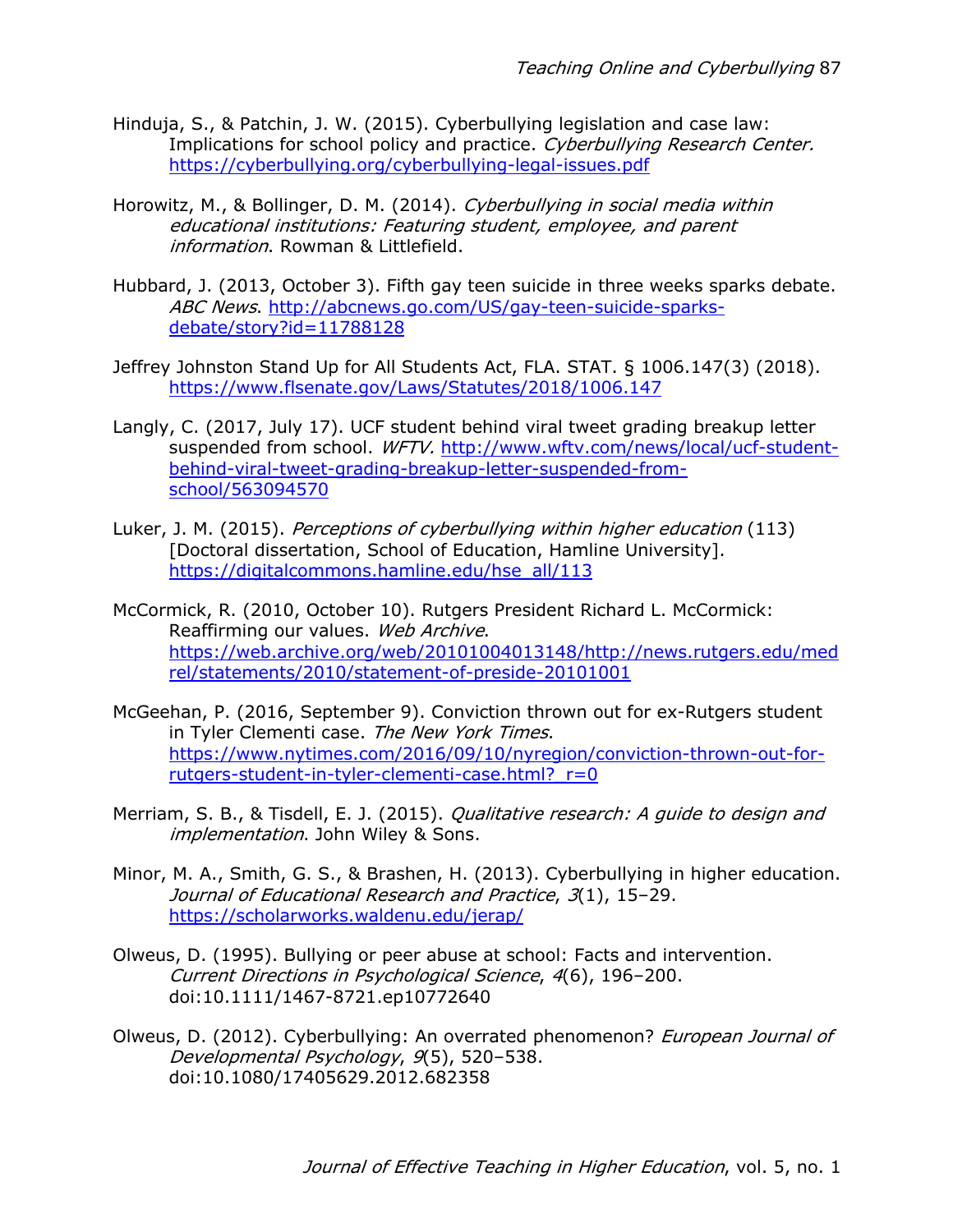- Palloff, R. M., & Pratt, K. (2003). The virtual student: A profile and quide to working with online learners. Jossey-Bass.
- Palloff, R. M., & Pratt, K. (2011). The excellent online instructor: Strategies for professional development. John Wiley & Sons.
- Parker, I. (2012, February 6). The story of a suicide. The New Yorker. https://www.newyorker.com/magazine/2012/02/06/the-story-of-a-suicide
- Pilkington, E. (2010, September 30). Tyler Clementi, student outed as gay on internet, jumps to his death. The Guardian. https://www.theguardian.com/world/2010/sep/30/tyler-clementi-gaystudent-suicide
- Quintana, C. (2017, April 10). Rollins College says student's suspension was not related to clash with professor. The Chronicle of Higher Education. https://www.chronicle.com/blogs/ticker/rollins-college-says-studentssuspension-was-not-related-to-clash-with-professor/117733
- Roll, N. (2017, July 20). On second thought... *Inside Higher Education*. https://www.insidehighered.com/news/2017/07/20/u-central-floridareinstates-student-suspended-over-tweet
- Russon, G. (2017a, March 28). Rollins student, professor clashed for weeks in religion class. Orlando Sentinel. https://www.orlandosentinel.com/news/education/os-rollins-investigate-freespeech-20170328-story.html#nt=interstitial-manual
- Russon, G. (2017b, April 10). Student suspended over Facebook post, not fight with professor, Rollins says. Orlando Sentinel. https://www.orlandosentinel.com/news/education/os-zufari-resign-20170410-story.html
- Rutgers University. (2010). Events Project Civility. https://web.archive.org/web/20101001104417/http://projectcivility.rutgers. edu:80/events
- Seaman, J., Allen, E., & Seaman, J. (2018). Grade increase: Tracking distance education in the United States. Survey Research Group. https://onlinelearningsurvey.com/reports/gradeincrease.pdf
- Weber Shandwick Collective. (2018). Civility in America 2018: Civility at work and in our public squares. Weber Shandwick. https://www.webershandwick.com/news/civility-in-america-2018-civility-atwork-and-in-our-public-squares/